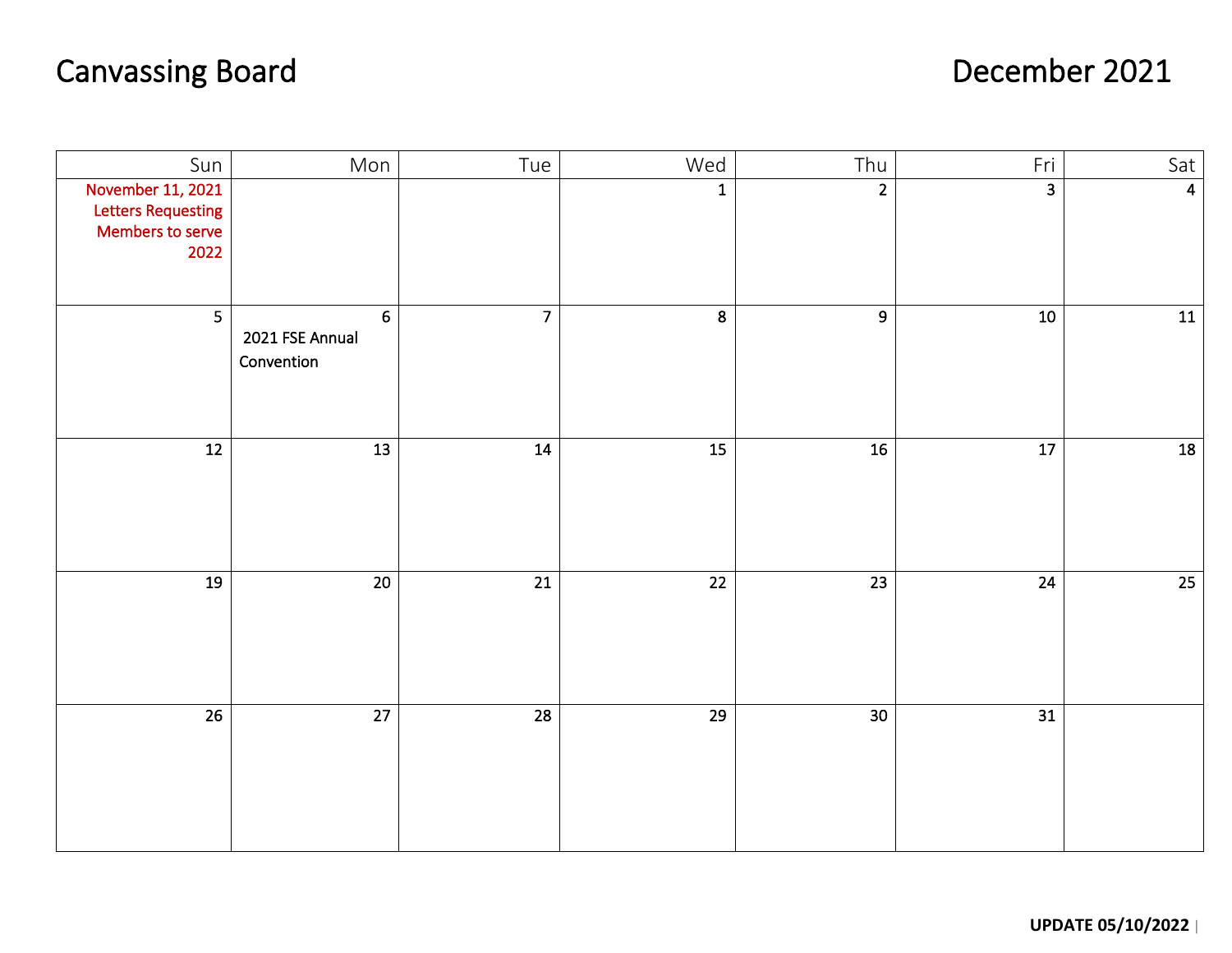## Canvassing Board January 2022

| Sun             | Mon                                                             | Tue                     | Wed             | Thu             | Fri             | Sat             |
|-----------------|-----------------------------------------------------------------|-------------------------|-----------------|-----------------|-----------------|-----------------|
|                 |                                                                 |                         |                 |                 |                 | $\overline{1}$  |
| $\overline{2}$  | $\overline{\mathbf{3}}$                                         | $\overline{\mathbf{4}}$ | 5 <sub>1</sub>  | $\overline{6}$  | $\overline{7}$  | $\overline{8}$  |
| $\overline{9}$  | $10$                                                            | $\boxed{11}$            | 12              | $\overline{13}$ | 14              | $\overline{15}$ |
| 16              | $17$                                                            | 18                      | 19              | $\overline{20}$ | $\overline{21}$ | $\overline{22}$ |
| $\overline{23}$ | $\overline{24}$                                                 | $\overline{25}$         | $\overline{26}$ | $\overline{27}$ | $\overline{28}$ | $\overline{29}$ |
| $\overline{30}$ | $\overline{31}$<br>FSE Workshop<br><b>Registration Deadline</b> |                         |                 |                 |                 |                 |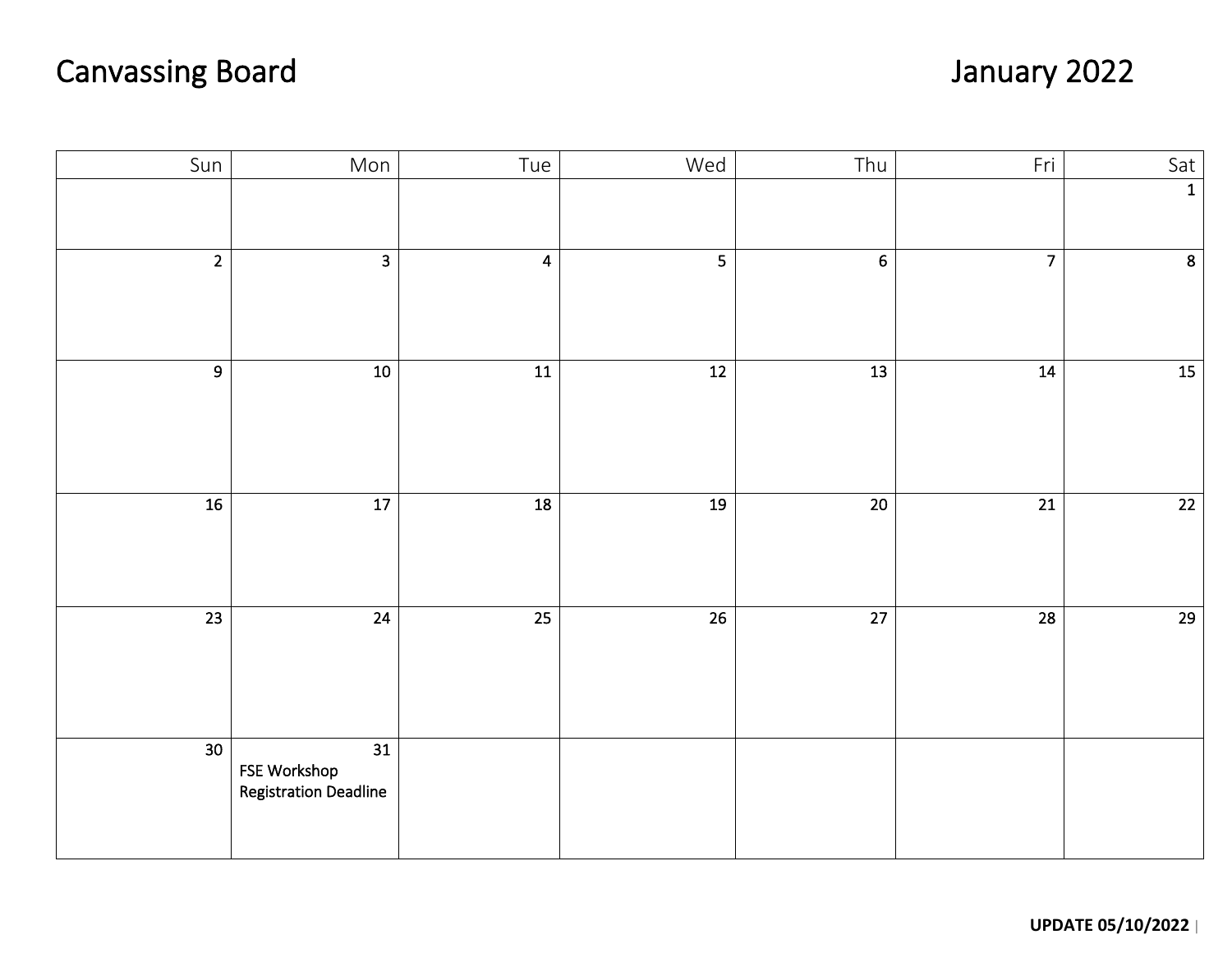## Canvassing Board February 2022

| Sun             | Mon             | Tue                     | Wed             | Thu                     | Fri                                                              | Sat                     |
|-----------------|-----------------|-------------------------|-----------------|-------------------------|------------------------------------------------------------------|-------------------------|
|                 |                 | $\mathbf{1}$            | $\overline{2}$  | $\overline{\mathbf{3}}$ | 4                                                                | $\overline{\mathbf{5}}$ |
| $\overline{6}$  | $\overline{7}$  | $\overline{\mathbf{8}}$ | $\overline{9}$  | 10                      | $\overline{11}$<br>Deadline for<br>Committee to update<br>manual | 12                      |
| $\overline{13}$ | 14              | $\overline{15}$         | 16              | $\overline{17}$         | 18                                                               | 19                      |
| $\overline{20}$ | $\overline{21}$ | $\overline{22}$         | $\overline{23}$ | $\overline{24}$         | $\overline{25}$                                                  | 26                      |
| $\overline{27}$ | $\overline{28}$ |                         |                 |                         |                                                                  |                         |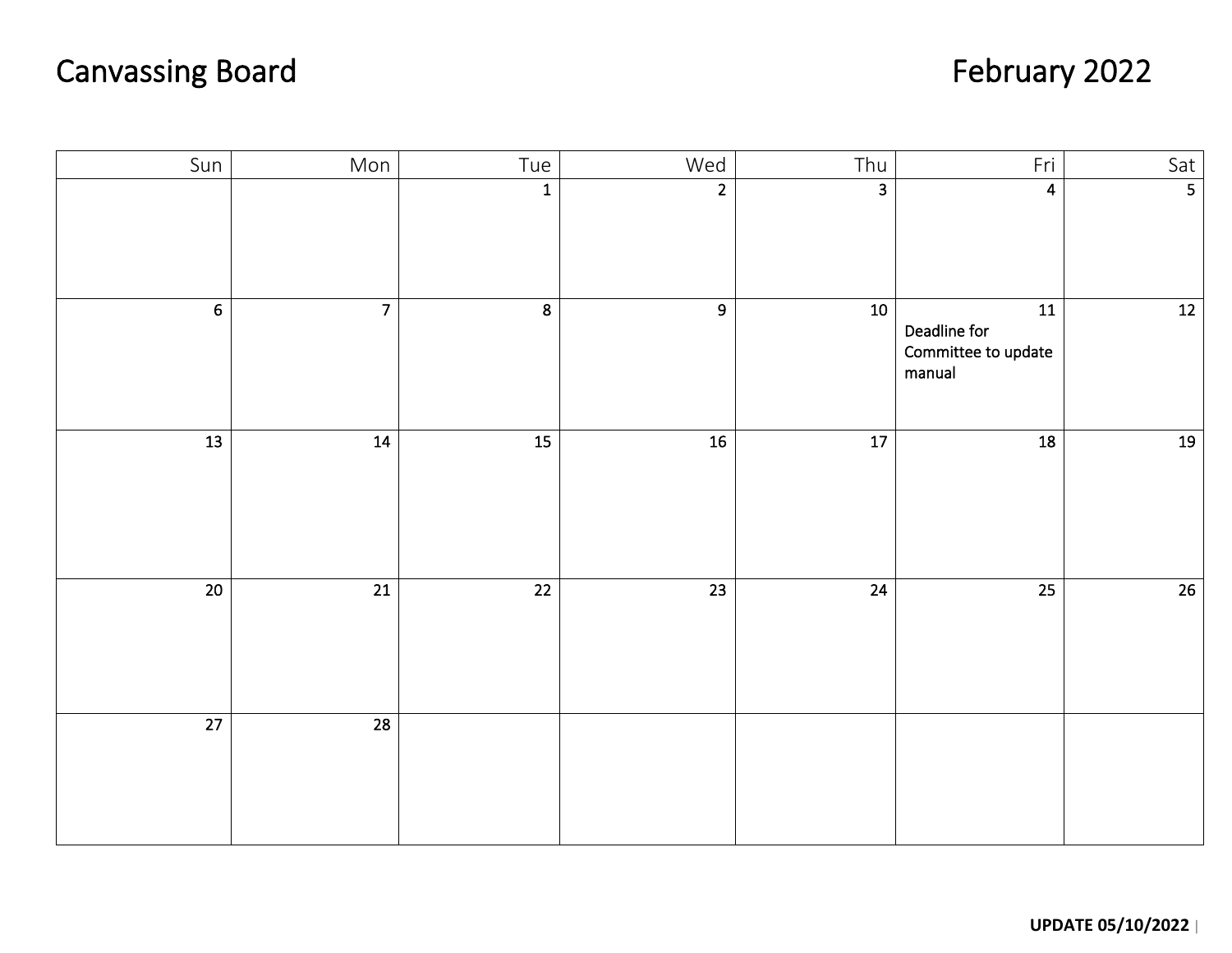## Canvassing Board March 2022

| Sun             | Mon             | Tue             | Wed             | Thu                                                | Fri             | Sat                                              |
|-----------------|-----------------|-----------------|-----------------|----------------------------------------------------|-----------------|--------------------------------------------------|
|                 |                 | $\overline{1}$  | $\overline{2}$  | $\overline{\mathbf{3}}$                            | $\overline{4}$  | $\overline{5}$<br>FSE Workshop Hotel<br>Deadline |
| $6\phantom{1}$  | 7 <sup>1</sup>  | 8               | 9               | $10\,$                                             | 11              | $12$                                             |
| $\frac{1}{13}$  | 14              | $\overline{15}$ | $\overline{16}$ | $\overline{17}$                                    | 18              | 19                                               |
| $\overline{20}$ | $\overline{21}$ | $\overline{22}$ | $\overline{23}$ | $\overline{24}$                                    | $\overline{25}$ | $\overline{26}$                                  |
| $\overline{27}$ | 28              | 29              | 30 <sup>2</sup> | 31<br>2022 FSE Canvassing<br><b>Board Workshop</b> |                 |                                                  |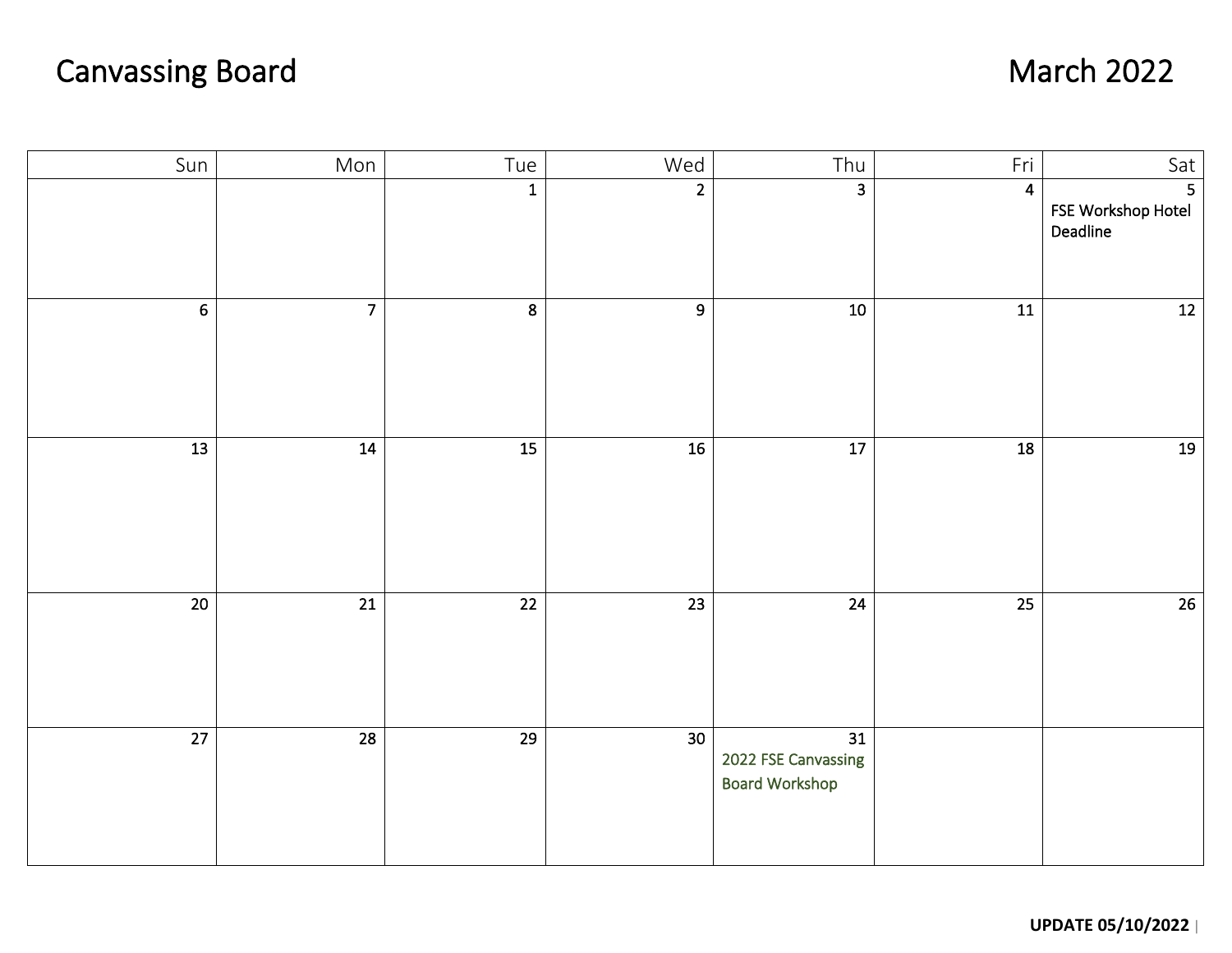## Canvassing Board **April 2022**

| Sun            | Mon             | Tue          | Wed              | Thu             | Fri             | Sat             |
|----------------|-----------------|--------------|------------------|-----------------|-----------------|-----------------|
|                |                 |              |                  |                 | $\overline{1}$  | $\overline{2}$  |
| $\overline{3}$ | $\overline{4}$  |              | $6 \overline{6}$ | $\overline{7}$  | $\overline{8}$  | 9 <sup>1</sup>  |
| 10             | $\overline{11}$ | $\boxed{12}$ | $\overline{13}$  | $\overline{14}$ | $\overline{15}$ | $16\,$          |
| 17             | $\overline{18}$ | 19           | $\overline{20}$  | $\overline{21}$ | $\overline{22}$ | $\overline{23}$ |
| 24             | 25              | 26           | $\overline{27}$  | $\overline{28}$ | $\overline{29}$ | 30 <sup>7</sup> |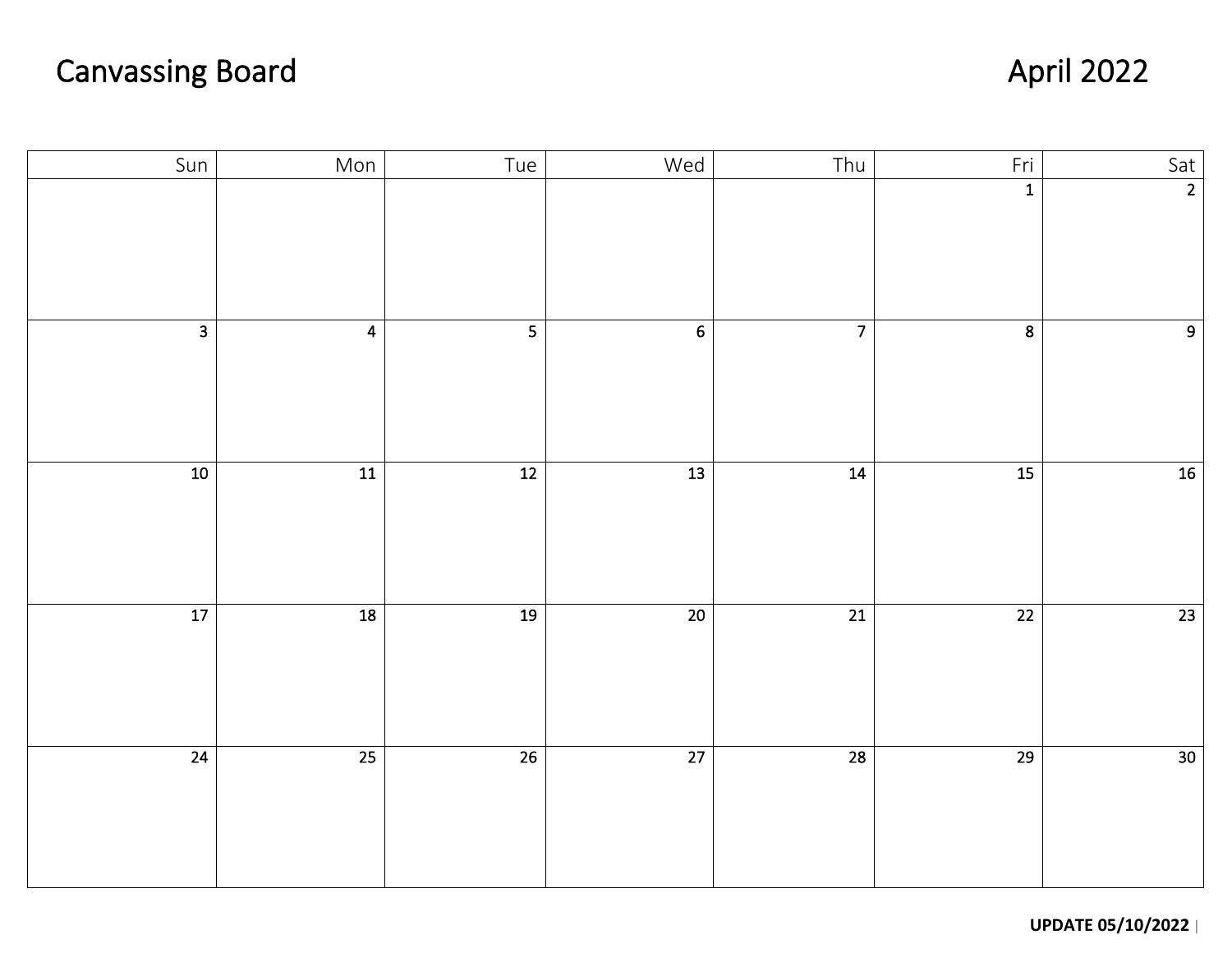Canvassing Board<br>
Colors: Black- information/Blue- Canvassing Board Participation/Green- Vote-By-Mail information<br>
Colors: Black- information/Blue- Canvassing Board Participation/Green- Vote-By-Mail information

| Sun                                                       | Mon             | Tue                     | Wed                                                                                                  | Thu             | Fri             | Sat            |
|-----------------------------------------------------------|-----------------|-------------------------|------------------------------------------------------------------------------------------------------|-----------------|-----------------|----------------|
| $\mathbf{1}$                                              | $\overline{2}$  | $\overline{\mathbf{3}}$ | $\overline{\mathbf{4}}$                                                                              | $\overline{5}$  | 6               | $\overline{7}$ |
| 8 <sup>°</sup><br>Legal Ad Published<br>-Orlando Sentinel | $\overline{9}$  | ${\bf 10}$              | ${\bf 11}$<br>County CB - 3PM<br>-Orientation @ SOE<br>Office<br>-Belle Isle Mail Ballot<br>Election | $\overline{12}$ | $\overline{13}$ | 14             |
| 15                                                        | 16              | $\overline{17}$         | 8                                                                                                    | 19              | $\overline{20}$ | 21             |
| $\overline{22}$                                           | 23              | $\overline{24}$         | $\overline{25}$                                                                                      | $\overline{26}$ | $\overline{27}$ | 28             |
| $\overline{29}$                                           | 30 <sup>7</sup> | $\overline{31}$         |                                                                                                      |                 |                 |                |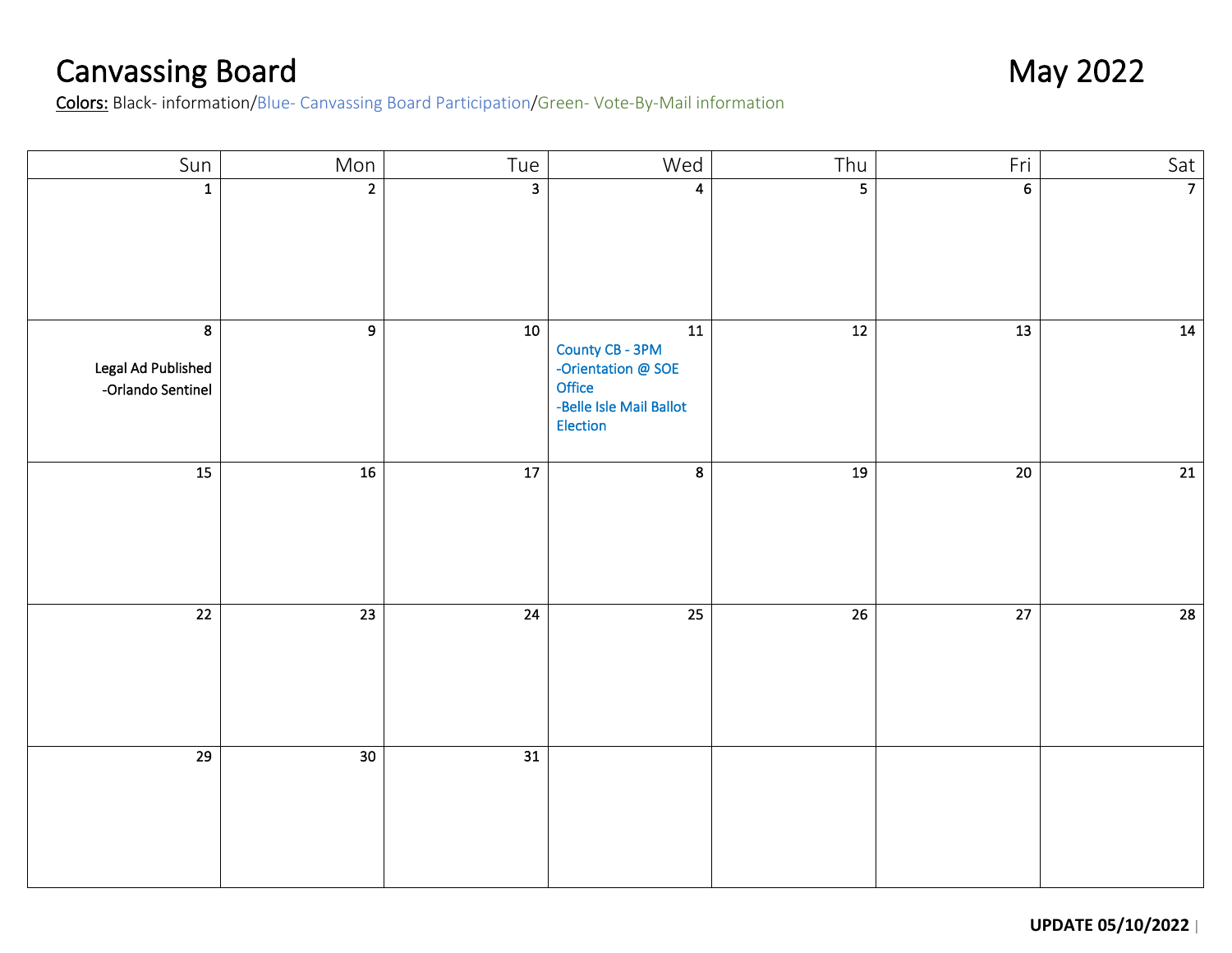Canvassing Board June 2022<br>
Colors: Black- information/Blue- Canvassing Board Participation/Green- Vote-By-Mail information

| Sun             | Mon                                                                     | Tue             | Wed                                                                                                                                         | Thu             | Fri                                                                         | Sat $ $        |
|-----------------|-------------------------------------------------------------------------|-----------------|---------------------------------------------------------------------------------------------------------------------------------------------|-----------------|-----------------------------------------------------------------------------|----------------|
|                 |                                                                         |                 | $\mathbf{1}$                                                                                                                                | $\overline{2}$  | $\overline{\mathbf{3}}$                                                     | $\overline{4}$ |
| 5               | 6 <sup>1</sup>                                                          | $\overline{7}$  | $\boldsymbol{8}$                                                                                                                            | 9               | 10                                                                          | 11             |
| $\overline{12}$ | 13<br>Noon-County/State<br><b>Candidate Qualifying</b><br><b>Starts</b> | $\overline{14}$ | $\overline{15}$                                                                                                                             | 16              | $\overline{17}$<br>Noon-County/State<br><b>Candidate Qualifying</b><br>Ends | 18             |
| 19              | $\overline{20}$                                                         | $\overline{21}$ | $\overline{22}$                                                                                                                             | $\overline{23}$ | $\overline{24}$                                                             | 25             |
| $\overline{26}$ | $\overline{27}$                                                         | $\overline{28}$ | $\overline{29}$<br>Certified Letter to<br><b>Parties and Candidates</b><br>L&A Test - Primary and<br><b>General Dates Election</b><br>Dates | 30              |                                                                             |                |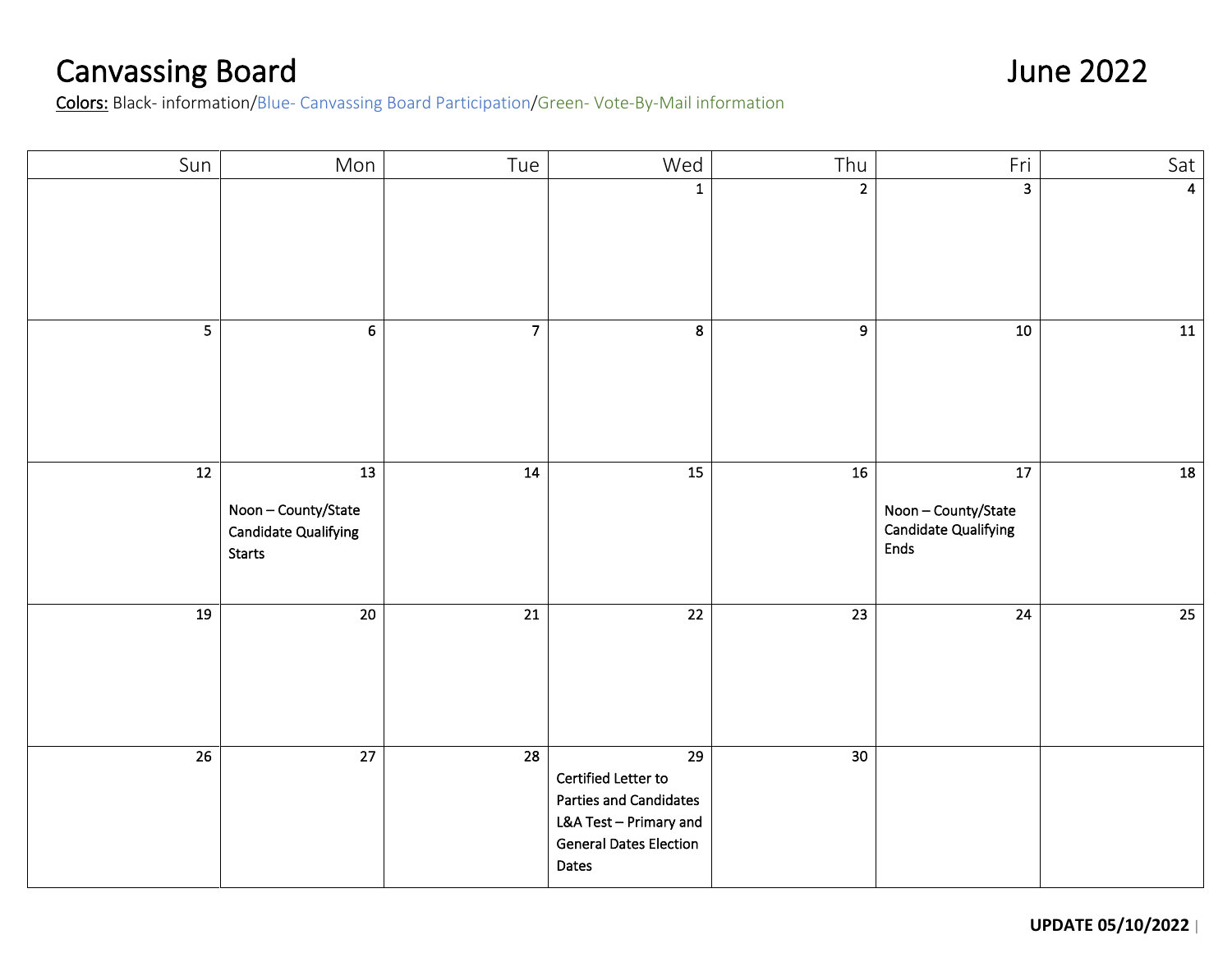## Canvassing Board – Primary Election<br>Colors: Black- information/Blue- Canvassing Board Participation/Green- Vote-By-Mail information

| Sun                                                         | Mon                     | Tue                     | Wed                                           | Thu             | Fri                                                                                     | Sat             |
|-------------------------------------------------------------|-------------------------|-------------------------|-----------------------------------------------|-----------------|-----------------------------------------------------------------------------------------|-----------------|
|                                                             |                         |                         |                                               |                 | $\mathbf{1}$                                                                            | $\overline{2}$  |
| $\overline{\mathbf{a}}$                                     | $\overline{\mathbf{4}}$ | $\overline{\mathbf{5}}$ | $\boldsymbol{6}$                              | $\overline{7}$  | 8                                                                                       | $\overline{9}$  |
| 10                                                          | $\overline{11}$         | $\overline{12}$         | $\frac{13}{13}$                               | 14              | $\overline{15}$                                                                         | 16              |
| $\overline{17}$                                             | $\overline{18}$         | 19                      | $\overline{20}$<br><b>Initial VBM mailing</b> | $\overline{21}$ | $\overline{22}$                                                                         | 23              |
| $\overline{24}$<br>Legal Ad Published<br>-Orlando Sentinel  | $\overline{25}$         | $\overline{26}$         | $\overline{27}$                               | $\overline{28}$ | $\overline{29}$<br><b>PUBLIC TEST</b><br>L&A 9AM<br>(10 days prior to EV)<br>§ 101.5612 | 30 <sup>7</sup> |
| $\overline{31}$<br>Legal Ad Published -<br>Orlando Sentinel |                         |                         |                                               |                 |                                                                                         |                 |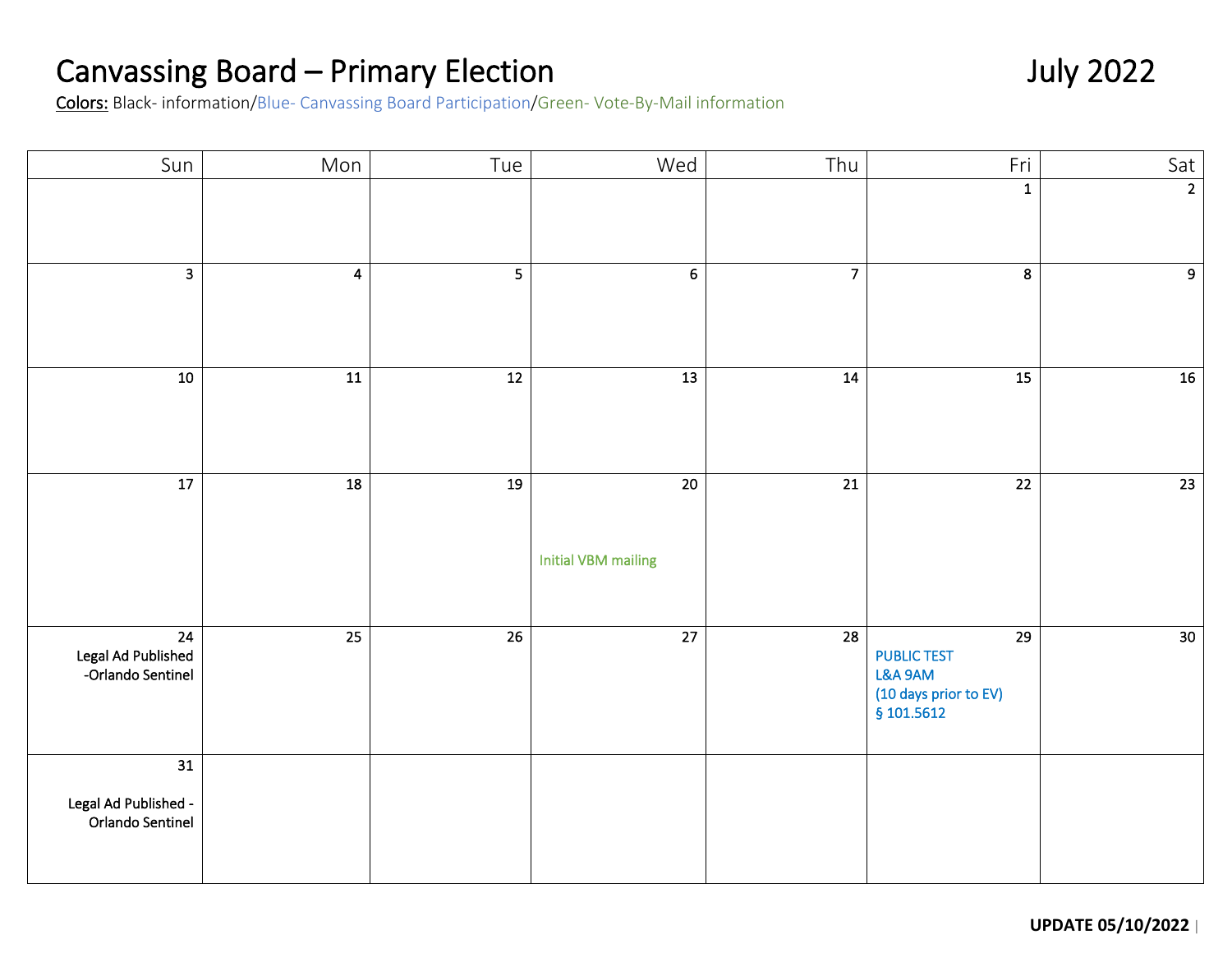# Canvassing Board – Primary Election<br>
Colors: Black- information/Blue- Canvassing Board Participation/Green- Vote-By-Mail information

| Sun                                                                                                                           | Mon                                                                                                        | Tue                                                                                                       | Wed                                                                                        | Thu                                                                                                                                                    | Fri                                                                    | Sat                              |
|-------------------------------------------------------------------------------------------------------------------------------|------------------------------------------------------------------------------------------------------------|-----------------------------------------------------------------------------------------------------------|--------------------------------------------------------------------------------------------|--------------------------------------------------------------------------------------------------------------------------------------------------------|------------------------------------------------------------------------|----------------------------------|
|                                                                                                                               | $\mathbf{1}$                                                                                               | $\overline{2}$                                                                                            | 3                                                                                          | 4                                                                                                                                                      | 5<br>>VBM Public Viewing<br>#1 - 9AM-10AM                              |                                  |
| $\overline{7}$<br>Legal Ad Published -<br>Orlando Sentinel                                                                    | <b>EV STARTS</b><br>8<br>>VBM Processing<br><b>Starts</b><br>>Ballot Duplication<br>8AM-4PM<br>CB Mtg. 2PM | EV<br>9<br>>Ballot Duplication<br>8AM-4PM                                                                 | EV<br>10<br><b>&gt;VBM Public Viewing</b><br>#2 - 8AM-9AM<br>Ballot Duplication<br>8AM-4PM | EV<br>11<br>>Ballot Duplication<br>8AM-4PM                                                                                                             | EV<br>12<br>Ballot Duplication<br>8AM-4PM                              | EV<br>13                         |
| 14<br>EV                                                                                                                      | 15<br>EV                                                                                                   | 16<br>EV                                                                                                  | EV<br>17                                                                                   | EV<br>18                                                                                                                                               | ${\sf EV}$<br>19                                                       | EV<br>20                         |
| Legal Ad Published -<br>Orlando Sentinel                                                                                      | >VBM Public Viewing<br>#3 - 8AM-9AM<br>>Ballot Duplication<br>8AM-4PM<br><b>≻CB Mtg. 2PM</b>               | >VBM Public Viewing<br>#4 - 8AM-9AM<br>Ballot Duplication<br>8AM-4PM                                      | Ballot Duplication<br>8AM-4PM                                                              | >Ballot Duplication<br>8AM-4 PM                                                                                                                        | >VBM Public Viewing<br>#5 - 8AM-9AM<br>>Ballot Duplication<br>9AM-4PM  |                                  |
| <b>EV ENDS</b><br>21<br>Legal Ad Published -<br>Orlando Sentinel                                                              | 22<br>>VBM Public Viewing<br>#6 - 8AM-9AM<br>>Ballot Duplication as<br>Necessary<br><b>≻CB Mtg. 2PM</b>    | 23<br><b>ELECTION DAY</b><br><b>PRIMARY</b><br>>Ballot Duplication as<br>Necessary<br><b>≻CB Mtg. 4PM</b> | 24                                                                                         | 25<br><b>≻CB Mtg. 1PM</b><br>-Results Verification<br>-Cure & Provisional<br><b>5PM DLD</b><br>-Manual Audit Contest<br>-Conduct of Election<br>Report | 26<br><b>RECOUNT (if needed)</b><br>Noon DLD<br>1st Unofficial Results | 27<br><b>RECOUNT</b> (if needed) |
| 28<br><b>RECOUNT</b> (if needed)<br>Legal Ad Published -<br>Orlando Sentinel<br>3PM DLD<br>2 <sup>nd</sup> Unofficial Results | 29                                                                                                         | 30<br><b>5PM FINAL Primary</b><br>Certification                                                           | 31<br>>CB Mtg. 9AM<br>-Manual Audit                                                        |                                                                                                                                                        |                                                                        |                                  |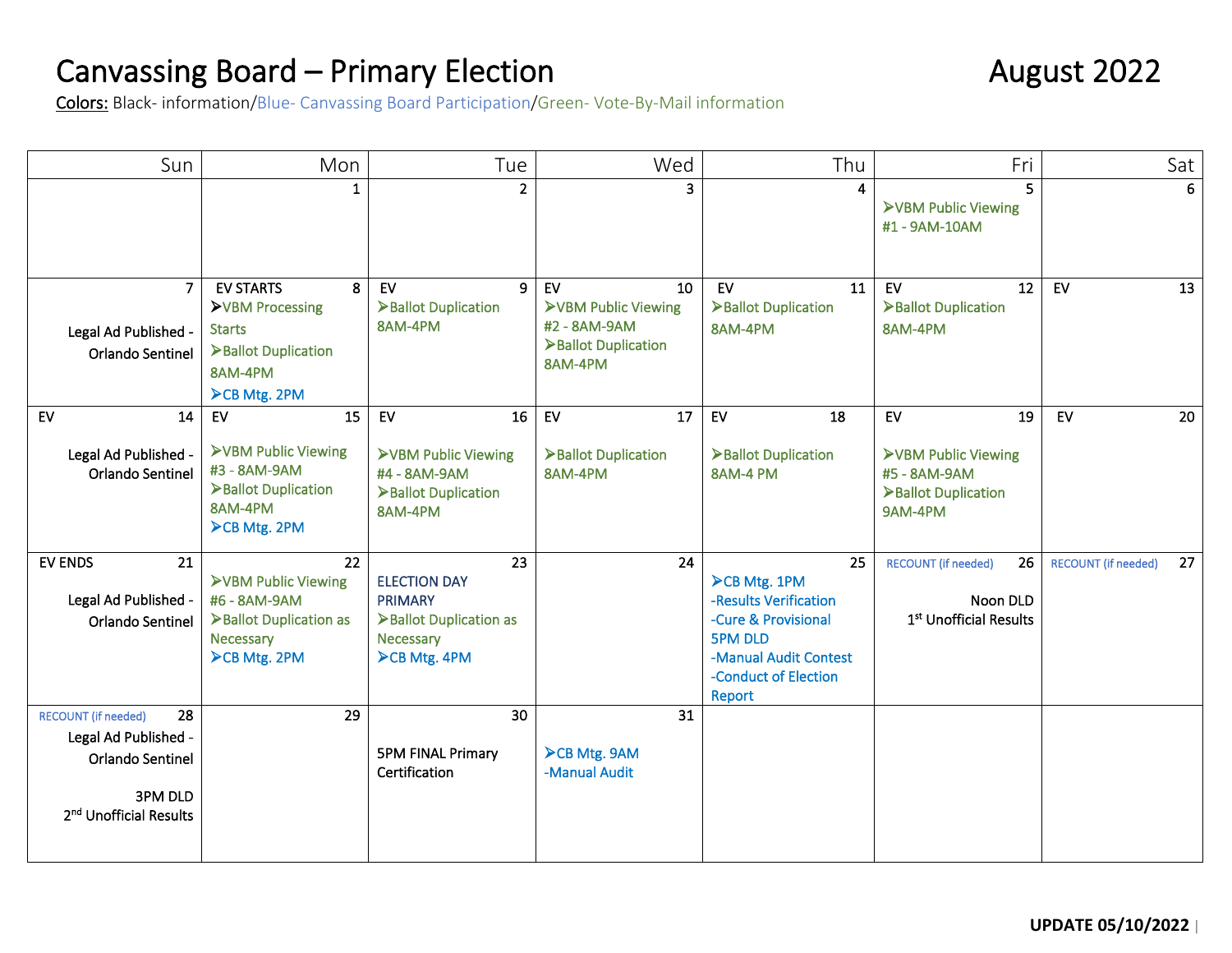Canvassing Board September 2022<br>
September 2022 Colors: Black- information/Blue- Canvassing Board Participation/Green- Vote-By-Mail information

| Sun             | Mon             | Tue              | Wed                                           | Thu                     | Fri             | $\begin{array}{c c}\n\hline\n\text{Sat} \\ \hline\n\end{array}$ |
|-----------------|-----------------|------------------|-----------------------------------------------|-------------------------|-----------------|-----------------------------------------------------------------|
|                 |                 |                  |                                               | $\mathbf 1$             | $\overline{2}$  |                                                                 |
| $\overline{4}$  | $5\phantom{a}$  | $\boldsymbol{6}$ | $\overline{7}$                                | $\overline{\mathbf{8}}$ | $\overline{9}$  | $10\,$                                                          |
| $\frac{11}{11}$ | 12              | $\overline{13}$  | 14                                            | $\overline{15}$         | 16              | 17                                                              |
| $\boxed{18}$    | 19              | 20               | $\overline{21}$                               | $\overline{22}$         | $\overline{23}$ | $\overline{24}$                                                 |
| 25              | $\overline{26}$ | $\overline{27}$  | $\overline{28}$<br><b>Initial VBM mailing</b> | $\overline{29}$         | $\overline{30}$ |                                                                 |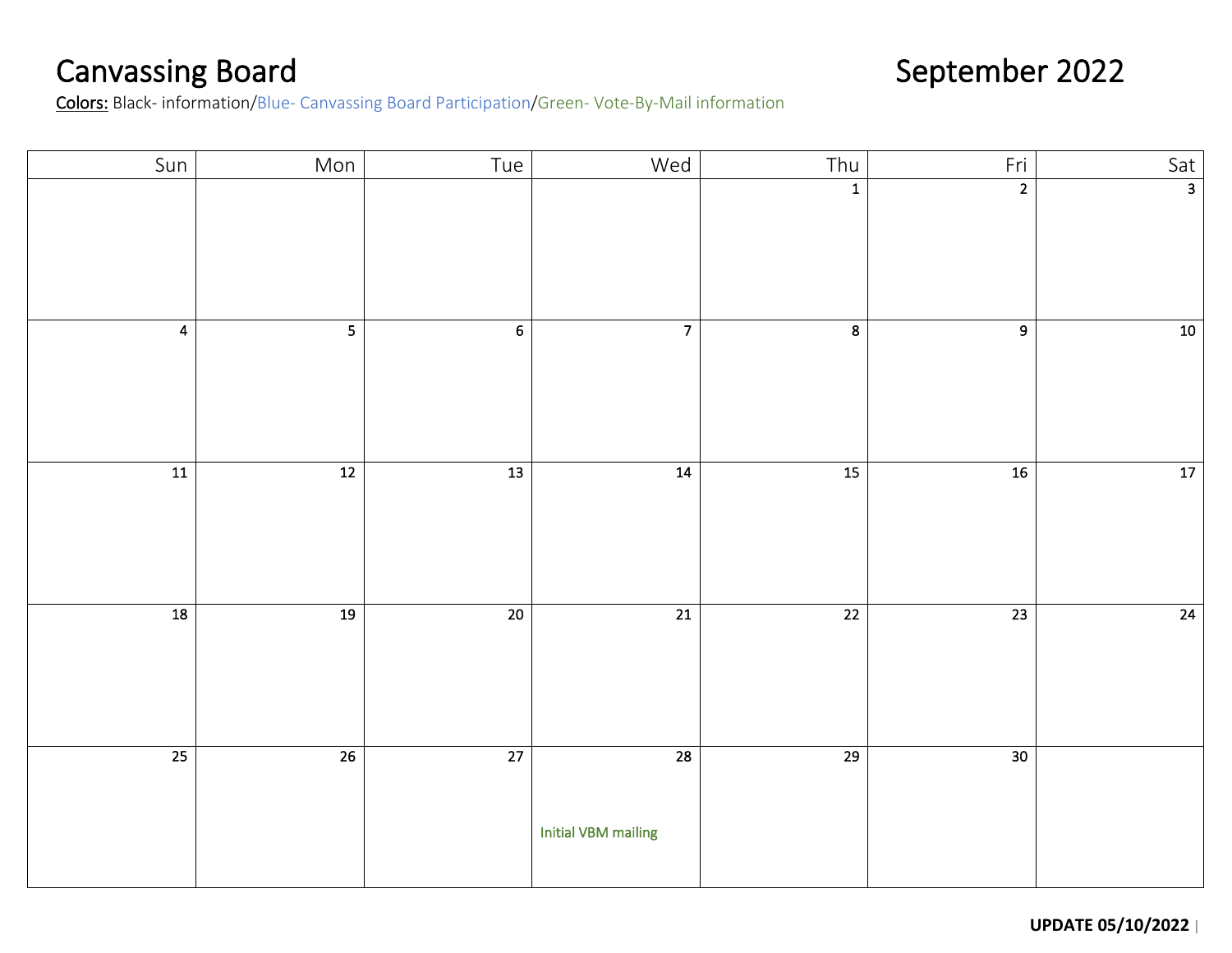## Canvassing Board - General Election<br>
Colors: Black- information/Blue- Canvassing Board Participation/Green- Vote-By-Mail information<br>
Colors: Black- information/Blue- Canvassing Board Participation/Green- Vote-By-Mail info

| Sun                                                                      | Mon                                                                                                                 | Tue                                        | Wed                                                                               | Thu                                        | Fri                                                                        | Sat          |
|--------------------------------------------------------------------------|---------------------------------------------------------------------------------------------------------------------|--------------------------------------------|-----------------------------------------------------------------------------------|--------------------------------------------|----------------------------------------------------------------------------|--------------|
|                                                                          |                                                                                                                     |                                            |                                                                                   |                                            |                                                                            | $\mathbf{1}$ |
| $\overline{2}$                                                           | 3                                                                                                                   | 4                                          | 5                                                                                 | 6                                          | $\overline{7}$                                                             | 8            |
| 9<br>Legal Ad Published -<br>Orlando Sentinel                            | 10                                                                                                                  | 11                                         | 12                                                                                | 13                                         | 14<br><b>PUBLIC TEST</b><br>L&A 9AM<br>(10 days prior to EV)<br>\$101.5612 | 15           |
| 16<br>Legal Ad Published -<br>Orlando Sentinel                           | 17                                                                                                                  | 18                                         | 19                                                                                | 20                                         | 21<br>>VBM Public Viewing<br>#1-9AM-10AM                                   | 22           |
| 23<br>Legal Ad Published -<br>Orlando Sentinel                           | <b>EV STARTS</b><br>24<br>>VBM Processing<br><b>Starts</b><br>>Ballot Duplication<br>8AM-4PM<br><b>≻CB Mtg. 2PM</b> | EV<br>25<br>>Ballot Duplication<br>8AM-4PM | 26<br>EV<br>>VBM Public Viewing<br>#2 - 8AM-9AM<br>>Ballot Duplication<br>8AM-4PM | EV<br>27<br>>Ballot Duplication<br>8AM-4PM | 28<br>EV<br>>Ballot Duplication<br>8AM-4PM                                 | EV<br>29     |
| EV<br>30 <sub>o</sub><br>Legal Ad Published -<br><b>Orlando Sentinel</b> | EV<br>31<br>>VBM Public Viewing<br>#3 - 8AM-9AM<br>Ballot Duplication<br>8AM-4PM<br><b>≻CB Mtg. 2PM</b>             |                                            |                                                                                   |                                            |                                                                            |              |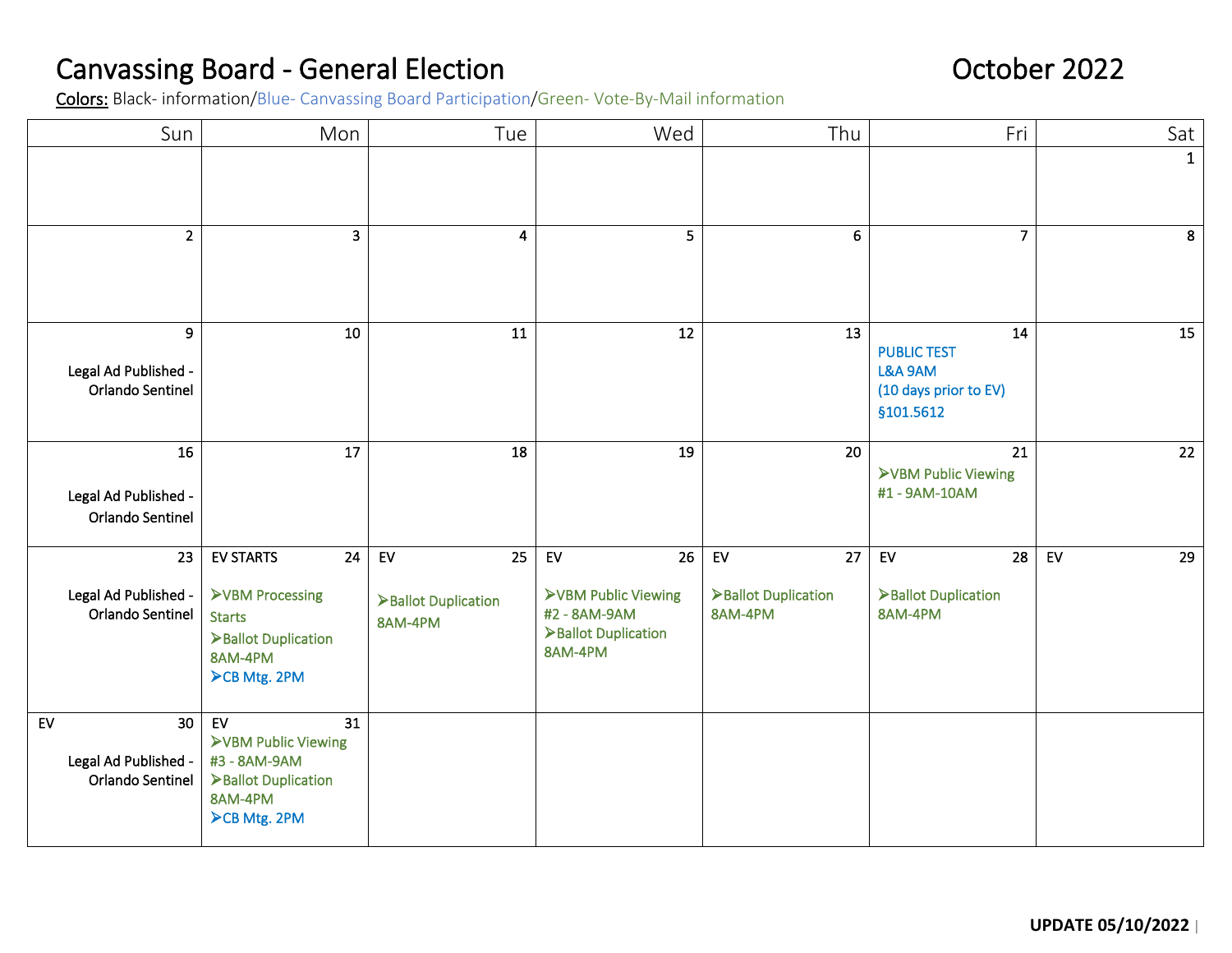### Canvassing Board - General Election **November 2022**

| Sun                                                                          | Mon                                                                                                                 | Tue                                                                                                   | Wed                                                            | Thu                                                                           | Fri                                                                                                                                 | Sat                                                     |
|------------------------------------------------------------------------------|---------------------------------------------------------------------------------------------------------------------|-------------------------------------------------------------------------------------------------------|----------------------------------------------------------------|-------------------------------------------------------------------------------|-------------------------------------------------------------------------------------------------------------------------------------|---------------------------------------------------------|
|                                                                              |                                                                                                                     | EV<br>$\mathbf{1}$<br><b>&gt;VBM Public Viewing</b><br>#4 - 8AM-9AM<br>>Ballot Duplication<br>8AM-4PM | ${\sf EV}$<br>2 <sup>1</sup><br>>Ballot Duplication<br>8AM-4PM | EV<br>$\overline{\mathbf{3}}$<br>>Ballot Duplication<br>8AM-4PM               | EV<br>$\overline{4}$<br>>VBM Public Viewing #5 -<br>8AM-9AM<br>>Ballot Duplication<br>8AM-4PM                                       | EV<br>5 <sup>1</sup>                                    |
| <b>EV ENDS</b><br>6<br>Legal Ad Published -<br><b>Orlando Sentinel</b>       | $\overline{7}$<br>>VBM Public Viewing<br>#6 - 8AM-9AM<br>>Ballot Duplication as<br>Necessary<br><b>≻CB Mtg. 2PM</b> | 8<br><b>ELECTION DAY</b><br><b>GENERAL</b><br>>Ballot Duplication as<br>Necessary<br>CB Mtg. 4PM      | 9                                                              | 10<br>(Cure and Provisional<br>DLD 11/10 @ 5PM)                               | 11<br>>CB Mtg. 9AM<br>-Results Verification<br>-Cure & Provisional                                                                  | RECOUNT (if needed) 2<br>Noon 1st Unofficial<br>Results |
| 13<br><b>RECOUNT</b> (if needed)<br>Legal Ad Published -<br>Orlando Sentinel | 14<br><b>RECOUNT (if needed)</b>                                                                                    | 15<br><b>RECOUNT</b> (if needed)                                                                      | 16<br><b>RECOUNT</b> (if needed)                               | 17<br><b>RECOUNT</b> (if needed)<br>3PM 2 <sup>nd</sup> Unofficial<br>Results | 18<br><b>≻CB Mtg. @ Noon</b><br>-UOCAVA (10 Day)<br>-Final Certification<br>-Manual Audit Contest<br>-Conduct of Election<br>Report | 19                                                      |
| 20<br>Legal Ad Published -<br>Orlando Sentinel<br>Noon Final Certification   | 21                                                                                                                  | 22<br><b>≻CB Mtg. 9AM</b><br>-Manual Audit                                                            | 23                                                             | 24<br>Thanksgiving                                                            | 25                                                                                                                                  | 26                                                      |
| 27                                                                           | 28                                                                                                                  | 29                                                                                                    | 30                                                             |                                                                               |                                                                                                                                     |                                                         |